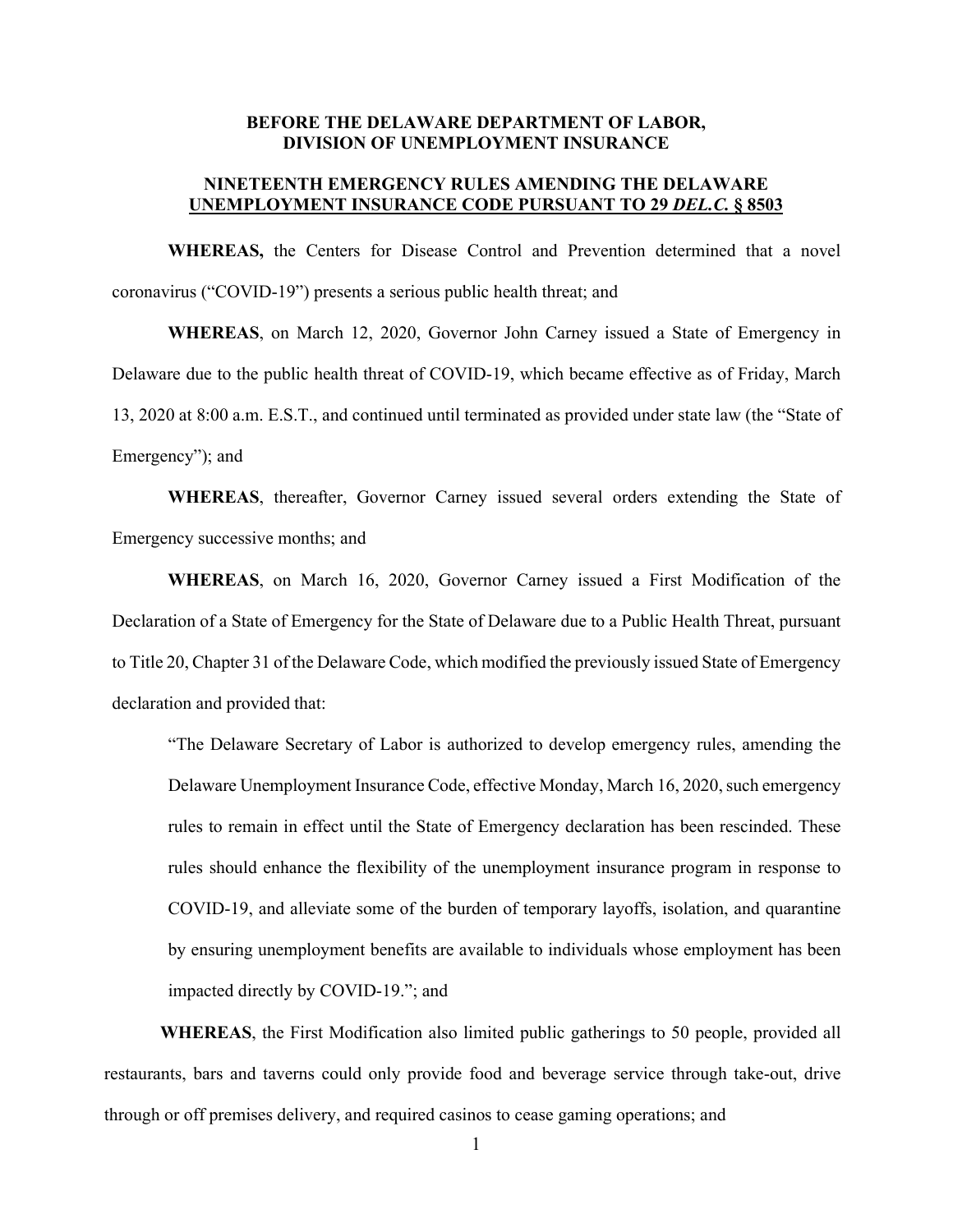**WHEREAS,** on March 18, 2020, Governor Carney issued a Second Modification of the Declaration of a State of Emergency for the State of Delaware due to a Public Health Threat (the "Second Modification"), which reiterated the emergency rulemaking authorization to the Delaware Secretary of Labor that was in the First Modification, and also required bowling alleys, concert events, movie theaters, sports facilities, fitness centers, and health spas to cease operations; and

**WHEREAS,** through subsequent modifications of the State of Emergency, all non-essential businesses were required to cease operations; and

**WHEREAS,** on May 31, 2020, Governor Carney issued the Twentieth Modification of the Declaration of a State of Emergency for the State of Delaware due to a Public Health Threat (the "Twentieth Modification"), which extended the emergency rulemaking authorization granted to the Delaware Secretary of Labor that was in the First Modification through July 2, 2020; and

**WHEREAS,** on June 30, 2020, Governor Carney issued the Twenty-Third Modification of the Declaration of a State of Emergency for the State of Delaware due to a Public Health Threat (the "Twenty-Third Modification"), which extended the emergency rulemaking authorization granted to the Delaware Secretary of Labor that was in the First Modification until the State of Emergency was rescinded; and

**WHEREAS**, on March 19, 2020, President Trump signed into law the Families First Coronavirus Response Act, including the Emergency Unemployment Insurance Stabilization and Access Act of 2020, which granted the states broad flexibility to modify state unemployment laws and policies on an emergency temporary basis as needed to respond to COVID-19; and

**WHEREAS,** on March 27, 2020, President Trump signed into law the Coronavirus Aid, Relief and Economic Security Act, which provided stimulus funds and extended and supplemental unemployment benefits to a variety of employees and other workers; and

**WHEREAS**, on July 16, 2020, the General Assembly modified 29 *Del.C.* § 8503 to codify the rulemaking authority of the Secretary of Labor contained in the Twenty-Third Modification of the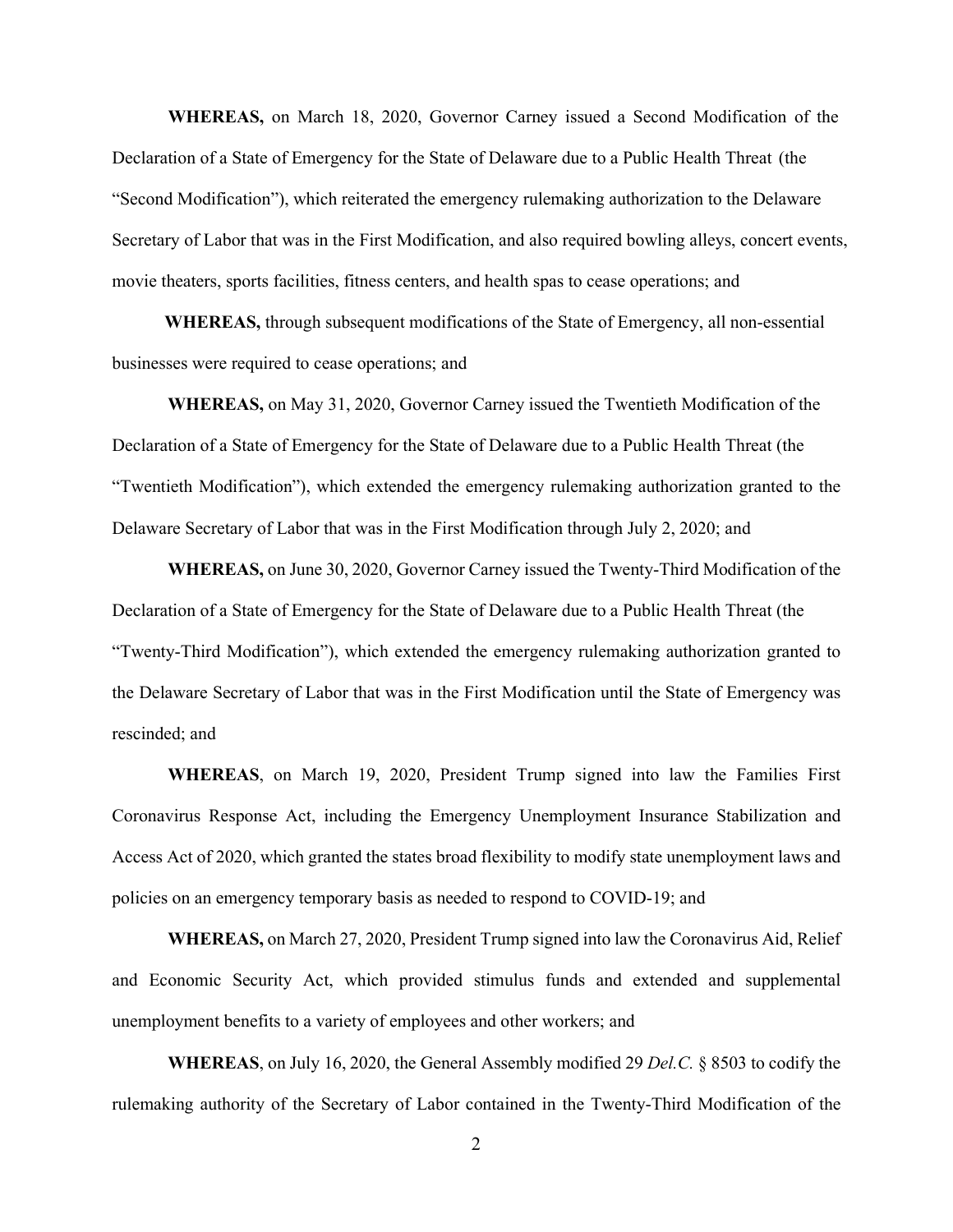Declaration of a State of Emergency for the State of Delaware due to a Public Health Threat (the "Twenty-Third Modification"). Section 8503 as enacted stated:

"The Secretary is authorized to develop emergency rules amending the Delaware Unemployment Insurance Code which enhance the flexibility of the unemployment insurance program in response to COVID-19 and alleviate some of the burden of temporary layoffs, isolation and quarantine by ensuring unemployment benefits are available to individuals whose employment has been impacted directly by COVID-19."

This section was effective until March 31, 2021; and

**WHEREAS,** on September 3, 2020, Governor Carney issued the Twenty-Seventh Modification of the Declaration of a State of Emergency for the State of Delaware due to a Public Health Threat (the "Twenty-Seventh Modification"), which rescinded all prior State of Emergency modifications regarding the emergency rulemaking authorization granted to the Delaware Secretary of Labor; and

**WHEREAS,** on December 27, 2020, President Trump signed into law the Continued Assistance Act, which extended the duration of the pandemic-related extended and supplemental unemployment benefits to a variety of employees and other workers, and altered the eligibility and documentation requirements for those benefits; and

**WHEREAS**, on February 8, 2021, the General Assembly extended the duration of the prior modification of 29 *Del.C.* § 8503 to codify the rulemaking authority of the Secretary of Labor. Section 8503 as enacted stated:

"The Secretary is authorized to develop emergency rules amending the Delaware Unemployment Insurance Code which enhance the flexibility of the unemployment insurance program in response to COVID-19 and alleviate some of the burden of temporary layoffs, isolation and quarantine by ensuring unemployment benefits are available to individuals whose employment has been impacted directly by COVID-19."

This section was effective until March 31, 2022; and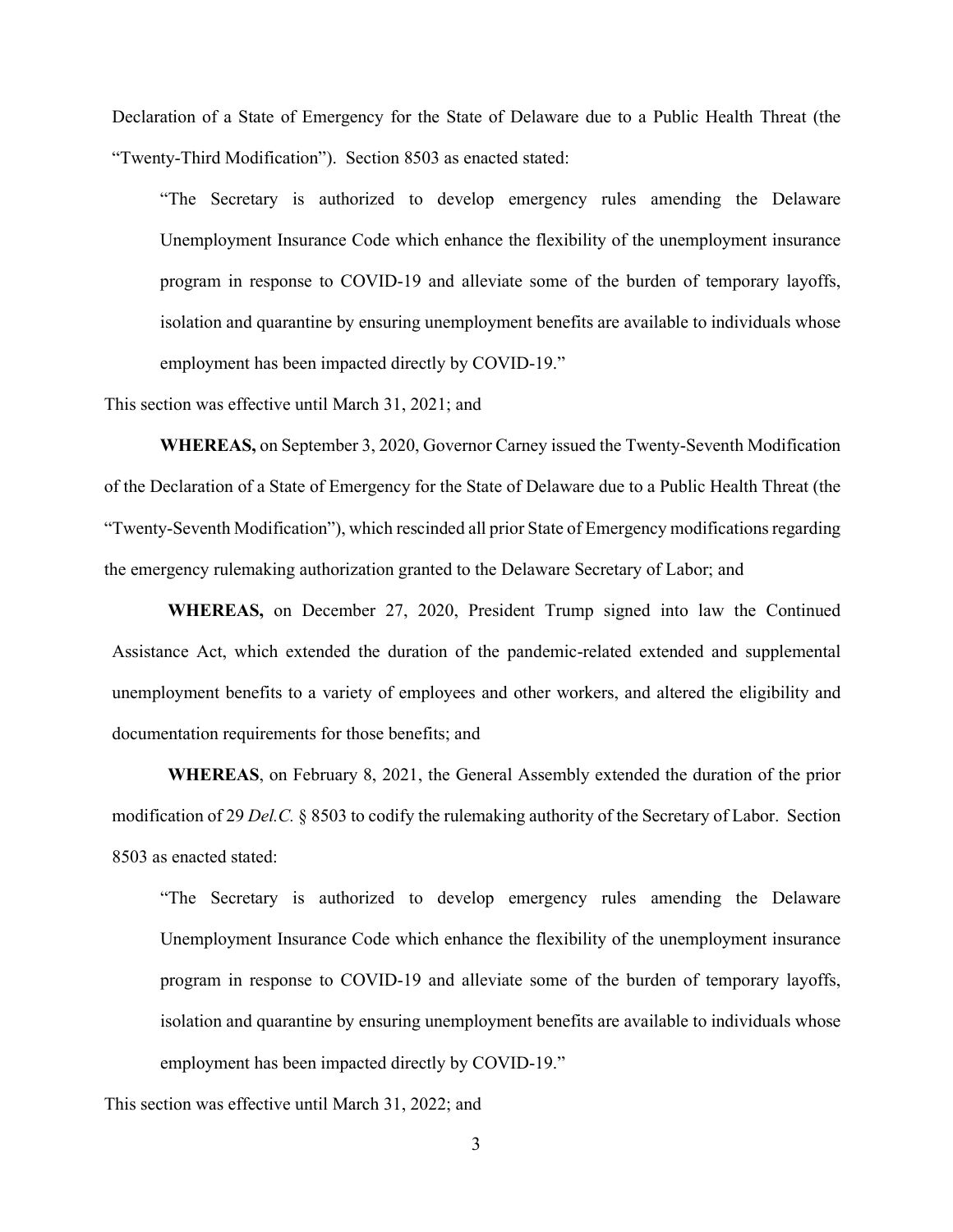**WHEREAS**, on January 27, 2022, the General Assembly extended the duration of the prior modification of 29 *Del.C.* § 8503 to codify the rulemaking authority of the Secretary of Labor. Section 8503 as enacted states:

"The Secretary is authorized to develop emergency rules amending the Delaware Unemployment Insurance Code which enhance the flexibility of the unemployment insurance program in response to COVID-19 and alleviate some of the burden of temporary layoffs, isolation and quarantine by ensuring unemployment benefits are available to individuals whose employment has been impacted directly by COVID-19."

This section is currently effective until December 31, 2022; and

**WHEREAS,** on March 12, 2021, President Biden signed into law the American Rescue Plan Act, which further extended the duration of the pandemic-related extended and supplemental unemployment benefits to a variety of employees and other workers, and acknowledged the negative economic effects the pandemic had on the unemployed, underemployed and impacted industries and provided funds to address those negative impacts; and

**WHEREAS,** the Governor has continued to issue orders declaring a public health emergency in Delaware; and

**WHEREAS**, in the interest of assisting the citizens of Delaware whose employment has been impacted directly by COVID-19, and the self-employed and businesses in Delaware that have experienced loss of revenue and financial impacts from COVID-19, the Department of Labor (the "Department") finds that the adoption of the following emergency rules is necessary to enhance the flexibility of Delaware's unemployment insurance program.

### **NOW, THEREFORE, IT IS ORDERED**:

1. The following rule from the Sixteenth Emergency Rules issued by the Secretary of Labor is hereby extended until December 31, 2022, unless modified or amended by additional emergency rules or by a subsequent act of the General Assembly:

4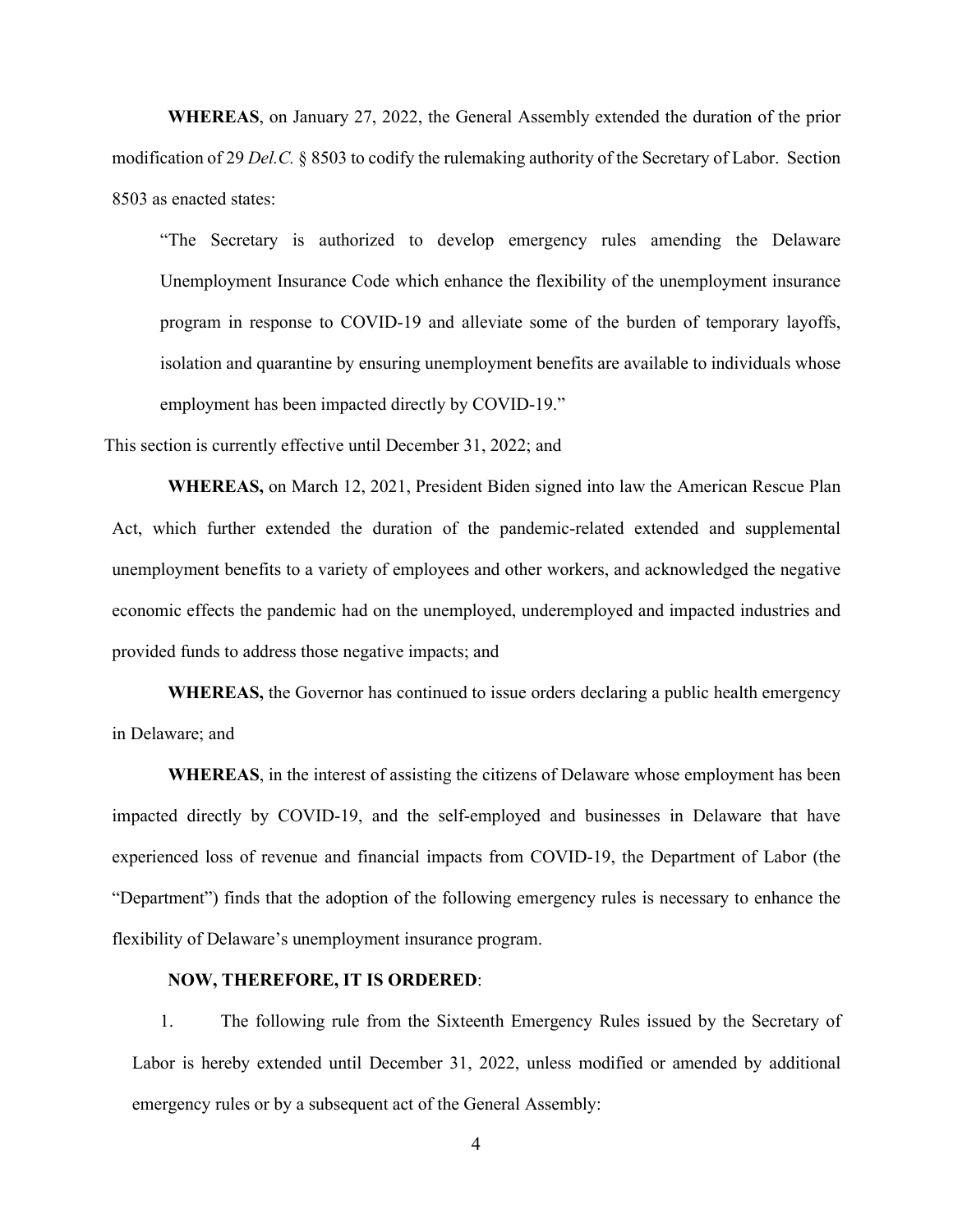"Effective as of the date of enactment of the Continued Assistance Act on December 27, 2020, if an individual qualifies under Section 2107(b)(4)(A) of the CARES Act (15 U.S.C. 9025(b)), as amended by Section 206 (c) of the Continued Assistance Act and any future amendments, 19 Del.C. § 3302(3) of the Delaware Unemployment Code is hereby amended as necessary to allow the Department to determine whether the individual is to be paid Pandemic Emergency Unemployment Compensation or regular compensation for a week of unemployment using the following method:

- a. The Department shall defer the establishment of a new benefit year and put on hold the base period wages currently available for use in establishing the new benefit year, until such time as the Pandemic Emergency Unemployment Compensation payable with respect to the current benefit year has been exhausted."
- 2. The following emergency rules issued by the Secretary of Labor and the predecessor

Secretary of Labor are not being extended beyond their March 31, 2022 expiration date, because

either they are no longer necessary, or they are restatements of the current status of the

unemployment laws in Delaware that were intended to inform claimants and employers of how

those laws would be applied to pandemic factual circumstances:

- a. First Emergency Rules: "If the State of Emergency is concluded and a temporarily laid off individual does not return to the former employer when the worker is called to do so, the individual may not be eligible for continuing benefits."
- b. First Emergency Rules: "Workers must have earned a minimum of \$966.00 in taxable wages during the base period to establish a monetarily eligible claim for benefits. Earnings that are not reported to the Division are not considered wages for the purpose of unemployment compensation."
- c. Second Emergency Rules: "Individuals are expected to exhaust all available paid leave from their employer, or from Federal or state government prior to utilizing Unemployment Insurance benefits. However, individuals offered an advance or loan of future unearned paid leave or PTO by an employer do not need to exhaust the future unearned paid leave or PTO in order to be eligible for unemployment."
- d. Third Emergency Rules: "Payments received by individuals from any loan or grant provided to their employer or themselves from the Small Business Administration's Paycheck Protection Program (the "PPP") are to be treated as "wages" under the Delaware Unemployment Code and should be reported when you file your weekly claim certification for any benefits administered by the Division, whether or not you are performing work during the weeks you receive PPP payments."
- e. Eleventh Emergency Rules (amending Eighth Emergency Rules): "EB – Added TUR/HUR trigger for high unemployment rate period (similar to 2009): Section 3326 of Title 19 of the Delaware Unemployment Code is hereby amended as follows: (a) $(2)$ d. There is a state "on" indicator for a week beginning after August 29, 2020, if: 1. The average rate of total unemployment (seasonally adjusted), as determined by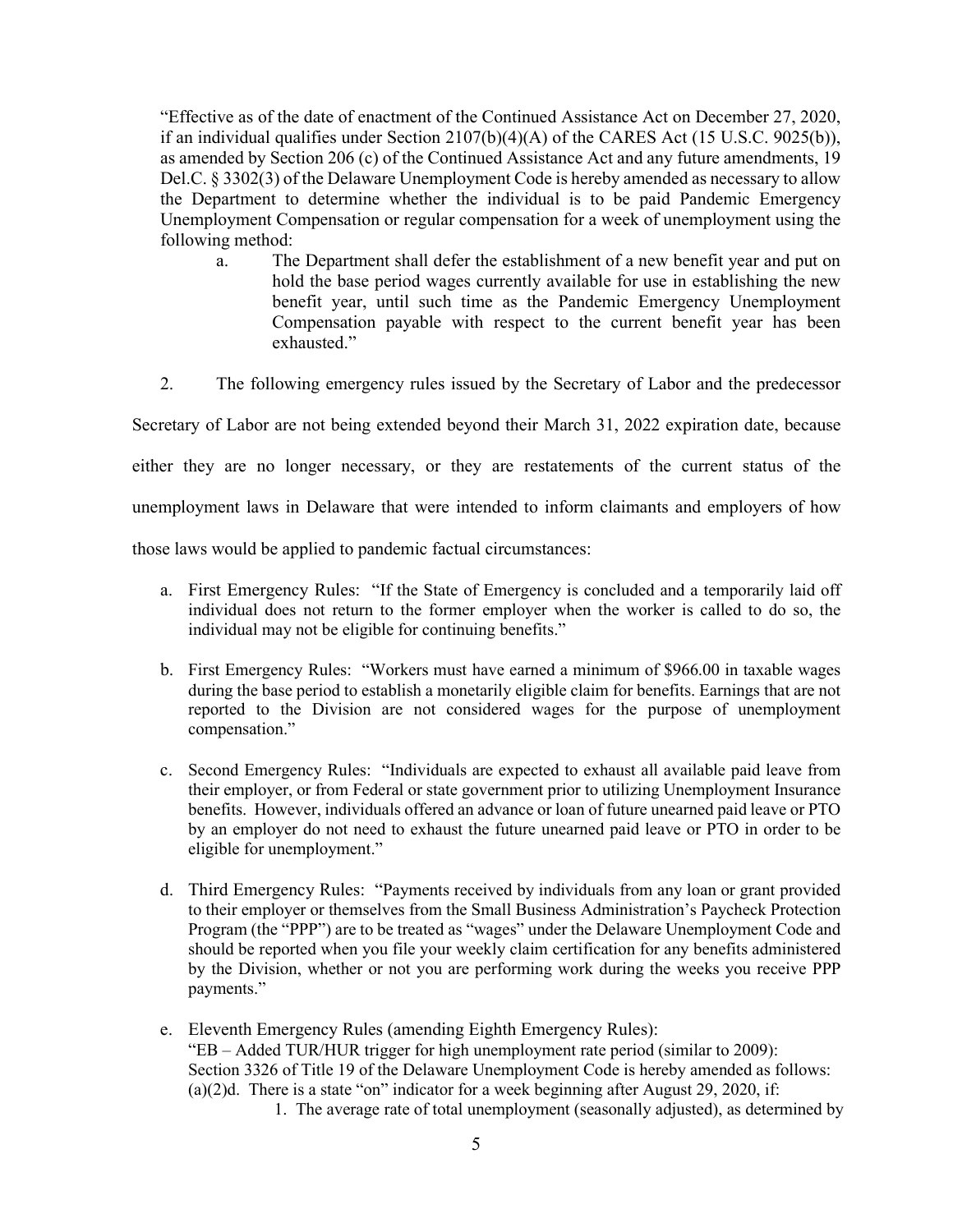the United States Secretary of Labor, for the period consisting of the most recent 3 months for which data for all States are published before the close of such week equaled or exceeded 6.5 percent, and

 2. The average rate of total unemployment in the State (seasonally adjusted), as determined by the United States Secretary of Labor, for the 3-month period referred to in paragraph  $(a)(2)d.1$ . of this section, equals or exceeds 110 percent of such average for either or both of the corresponding 3-month periods ending in the 2 preceding calendar years.

(a)(3)d. There is a state "off" indicator for a week beginning after August 29, 2020, if, for the period consisting of such week and the immediately preceding 12 weeks, either paragraph  $(a)(2)d.1$ . or paragraph  $(a)(2)d.2$ . of this section was not satisfied.

(f)(3) Effective with respect to the weeks beginning in a high unemployment period, section (e) of this section shall be applied by substituting:

"Eighty percent" for "fifty percent" in paragraph  $(e)(1)$  of this section, and b. "Twenty" for "thirteen" in paragraph (e)(2) of this section.

 $(f)(4)$  For purposes of paragraph  $(f)(3)$  of this section, the term "high unemployment" period" means any period during which an extended benefit period would be in effect if paragraph  $(a)(2)d.1$ . of this section were applied by substituting "8 percent" for "6.5 percent.""

- f. Thirteenth Emergency Rules: ""In addition to the federal funding provided in section 2103(b) of the CARES Act, as amended, to state and local governmental entities, certain nonprofit organizations, and Federally-recognized Indian tribes, as described in section 3309(a) of the Internal Revenue Code of 1986, that opt to make reimbursement payments in lieu of assessments pursuant to title 19, section 3345 ("Reimbursable Employers"), the Division will also use funds received by the State pursuant to Section 5001 of the CARES Act to pay up to 50% of the amount required to be paid by each Reimbursable Employer in lieu of assessments for weeks of unemployment during the period that begins on March 1, 2020 and ends on December 30, 2020, only in the amount that each Reimbursable Employer is still required to pay after the application of section 2103(b) of the CARES Act, as amended, that is attributable to COVID-related claims that meet the eligibility requirements under Section 5001 of the CARES Act."
- g. Sixteenth Emergency Rules: "Section  $3125(c)(1)$  of Title 19 of the Delaware Unemployment Code is hereby amended as follows (*deletions shown in strikethrough and additions shown in underline*):
	- (c) (1) If any employing unit neglects or refuses to file with the Department a required report with respect to persons employed by the employing unit within  $\frac{5}{15}$  days after the report is due, the employing unit is subject to a penalty of 15% of the total amount of contributions paid or payable by the employing unit unless 1 of the following applies:

a. If the penalty calculated under this paragraph  $(c)(1)$  is less than \$100, the penalty is \$100.

b. If the penalty calculated under this paragraph  $(c)(1)$  is more than \$450, the penalty is \$450.

3. The following emergency rules in the Eighteenth Emergency Rules are hereby rescinded, because these emergency rules were superseded by the General Assembly in H.B. 285, enacted January 27, 2022: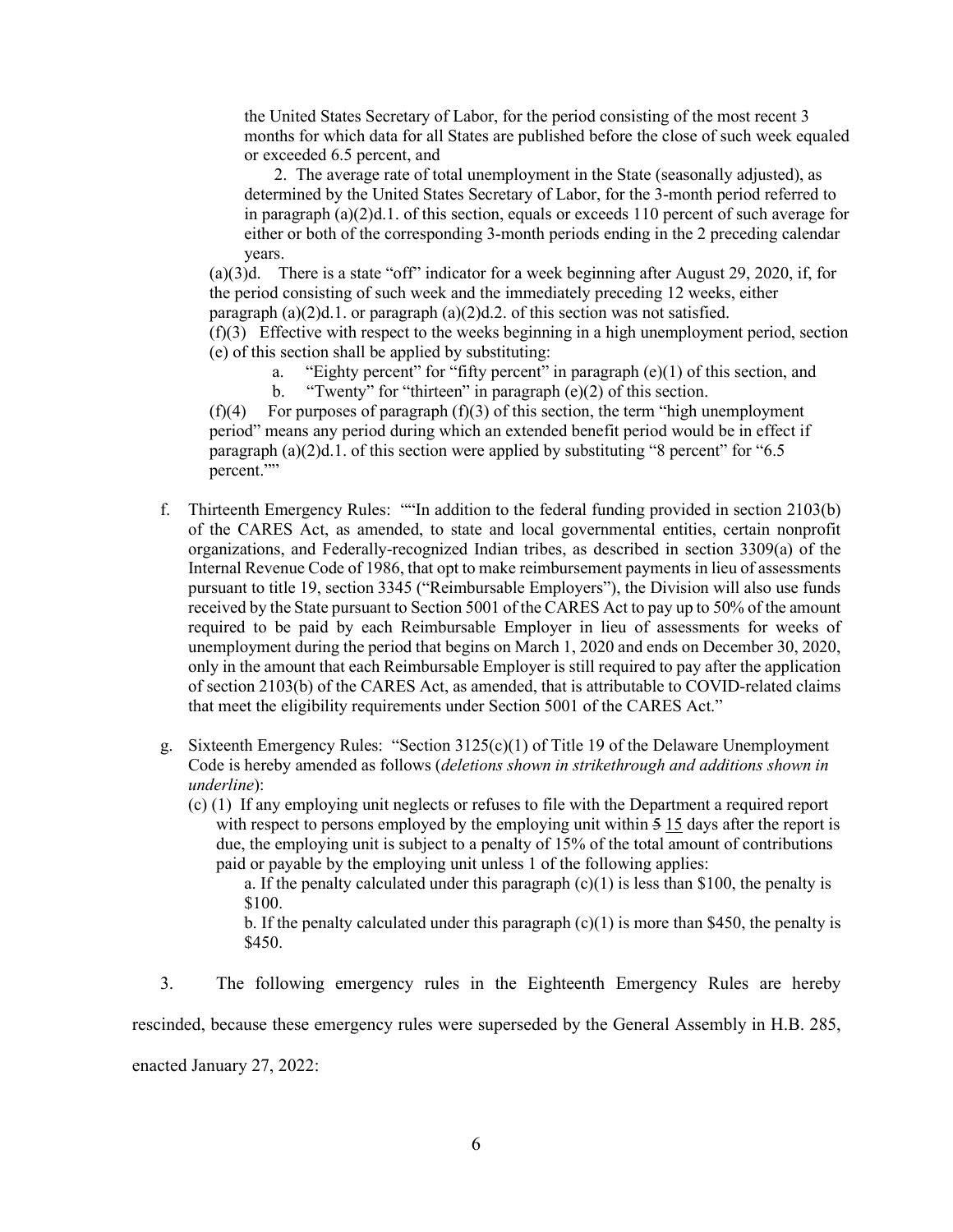#### "New Employer Unemployment Tax Rates for 2022:

Notwithstanding the required computation of the average employer assessment rate, the average industry assessment rate or the average construction industry assessment rate to be established by the Secretary of Labor on or before December 31, 2021 for the next succeeding calendar year pursuant to 19 *Del. C.* § 3348(a) through (c), for calendar year 2022, all employers assigned an assessment rate under 19 *Del. C.* § 3348(d) or (e) shall have the same rate as established by the Secretary of Labor for the calendar year 2020."

#### "Merit Rated Employer Unemployment Tax Assessment Rates for 2022:

Notwithstanding the required computation of the employer assessment rate to be determined by the Division for the next succeeding calendar year pursuant to 19 *Del. C.* § 3350, for calendar year 2022, employers shall be assigned an assessment rate equal to the lowest of the rate determined by the Division pursuant to 19 *Del. C.* § 3350 for the calendar year 2020, 2021, or 2022; except that employers who are determined for calendar year 2022 to have the delinquency rate of assessment pursuant to 19 *Del. C.* § 3350(6) shall continue to be assigned the delinquency rate, subject to the administrative authority provided for in Paragraph 3 of this Eighteenth Emergency Rules."

#### "Administrative Authority to Revise Default Tax Assessment Rates:

Notwithstanding 19 *Del. C.* § 3350(6), the Division shall have the authority in its sole discretion to make changes to the delinquency assessment rate of any employer to take effect on the date determined by the Division, and to provide assessment credits to any employer, as necessary to correct administrative errors or address fraudulent claims charged to employers, except with respect to employers who are charged the delinquency assessment rate because they have not filed any quarterly tax report owed to the Division."

"Section 3302(19)(A) of Title 19 of the Delaware Unemployment Code is hereby amended as follows (*deletions shown in strikethrough and additions shown in underline*): (ix) Notwithstanding any other provisions in this section, from January 1, 2022 to December 31, 2022, "wages" does not include that part of the remuneration which, after remuneration equal to \$14,500 (or such greater amount as may be specified as the taxable wage base in the Federal Unemployment Tax Act (26 U.S.C. § 3301 et seq.)) with respect to employment during any calendar year, is paid to an individual by an employer or the employer's predecessor during such calendar year."

These emergency rules are promulgated by the Department of Labor pursuant to the authority granted to the Secretary of Labor by the General Assembly in 29 *Del.C.* § 8503. During the period of time the emergency rulemaking authority granted by the General Assembly in 29 *Del.C.* § 8503 is in effect, all existing laws, ordinances, rules or regulations that are inconsistent with these emergency rules shall be suspended, to the extent that a conflict exists. These emergency rules shall remain in effect until December 31, 2022, unless modified or amended by additional emergency rules. The Secretary of the